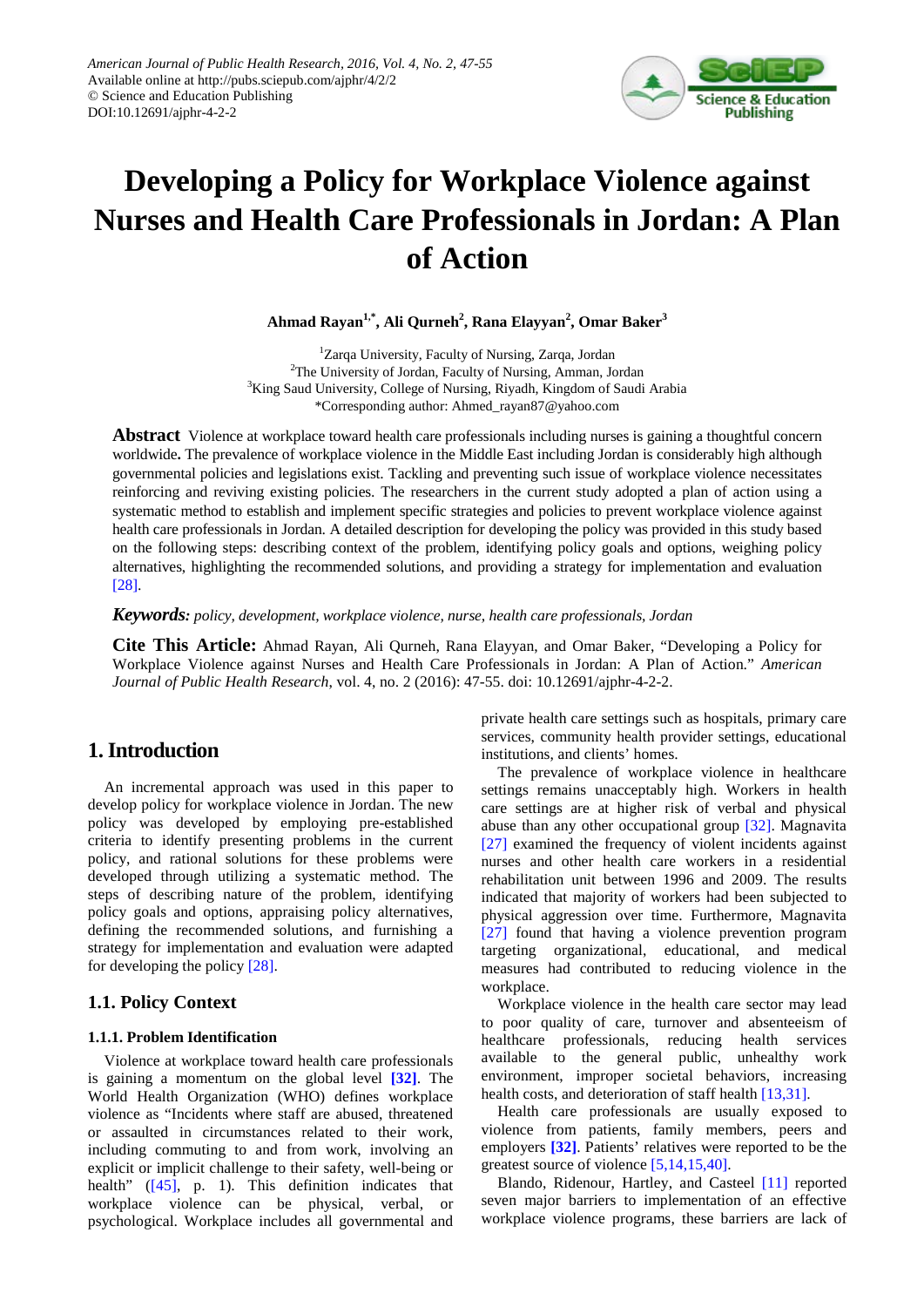accountability; profit-driven management models; a lack of action despite reporting; varying perceptions of violence; bullying; a focus on customer service; and weak social service and law enforcement approaches to patients.

Different studies focused on workplace violence against health care workers worldwide [\[9,18,19,42,43\].](#page-7-6) In 2007, the World Health Assembly approved a global 10 year plan of action on health workers from 2008 – 2017 and recommended Ministries of Health to develop national programs that include the prevention and control of workplace violence (WHO, 2007).

Recently, workplace violence in healthcare settings in the Middle East has been extensively studied. Literature review provided findings on workplace violence in Jordan [\[2,5\],](#page-7-7) Iraq [\[3\],](#page-7-8) Kuwait [\[7\],](#page-7-9) Morocco [\[10\],](#page-7-10) Egypt [\[40\],](#page-7-11) and other countries. These studies reported a high prevalence of workplace violence.

Some of these studies highlighted different causes of workplace violence including lack of specific policies on workplace violence [\[2,3\],](#page-7-7) poor communication with patients, family members, and close friends [\[7\],](#page-7-9) high levels of anxiety for both health care professionals and service users [\[10\],](#page-7-10) and carelessness and malpractice of nurses [\[40\].](#page-7-11) Additional causes reported by other researchers include substance abuse, access to firearms, poor security system, and poor regulatory system related to movement of people in health sectors [\[42\].](#page-7-12) Additionally, younger, less experienced nurses and those in emergency and intensive care departments usually experience high levels of violenc[e \[5,37\].](#page-7-4)

AbuAlRub et al. [\[3\]](#page-7-8) conducted a study in Iraq and found that forty-nine of 116 health care professionals have been physically attacked at work. Adib et al. [\[7\]](#page-7-9) reported that verbal violence during 6 months period was experienced by 48% of participating health care professionals in a Kuwaiti study. Belayachi et al. [\[10\]](#page-7-10) investigated workplace violence in Morocco and found that 70% of violence in emergency departments was directed toward doctors. In addition, Oztunc [\[34\]](#page-7-13) examined incidents of verbal abuse against nurses in Turkey and found that 80.3 % of 290 participating hospital nurses faced verbal abuse in their workplace in the last year. Additionally, Samir et al. [\[40\]](#page-7-11) studied workplace violence against obstetrics and 416 gynaecology nurses in 8 hospitals in Cairo, Egypt, and found the majority of nurses (86.1%) had been exposed to workplace violence. Abualrub and Al-Asmar [\[2\]](#page-7-7) investigated physical workplace violence among 420 Jordanian nurses and found that 22.5% of the participants were exposed to physical workplace violence and they were very dissatisfied with the manner in which the incidents were handled. Ahmed [\[5\]](#page-7-4) studied verbal and physical workplace abuse in 447 nurses working in various departments in 3 hospitals in Amman, Jordan, and found that the prevalence of verbal and physical abuse was 37.1% and 18.3% respectively. In the same study, Ahmed [\[5\]](#page-7-4) reported that most of the abused nurses did not report it because they thought that it was useless to do so. All of these studies recommended adopting policies for protection of health care professionals either by hospital policies or judicial punishment to minimize workplace violence.

In spite of the presence of governmental policies and legislations concerning workplace violence against health care professional, but the zero level of workplace violence in Middle East countries including Jordan was not achieved. In Kuwaiti law, for example, anyone attacks a medical staff in a governmental hospital or a public servant in any ministry will be punishment of imprisonment and a fine right of assault [\[8\].](#page-7-14) In Qatar, for example, Article 167 of the Penal Code states that any one attacks a public officer, or in charge of a public service, or resisted him or her by force or violence, during or because of the performance of his or her job, or his service, shall be punished by imprisonment for a time not exceeding three years, and a fine not exceeding ten thousand Riyals [\[22\].](#page-7-15) In Jordan, the penal code based on Jordanian law number (187) for the year 1960 of the act 16, the panel code number 2 work intensity, paragraph 1 indicates that "Striking employee or assaulting him or her by another influential or using weapons to threaten him or her during doing of his or her job or for what conducted by virtue of the job, shall be punished by imprisonment for a term not less than six months. According to the law amendment, the penal code number 49 for the year 2007 replaced the (six months) with (from one to two years). In 2011, another modification to the amended article 33 for the year 2011 number 8 paragraph 2 indicated that "any one hit the employee or assaulted him or her by another influential or violence during doing of his or her job or conducted by virtue of job, shall be punished by imprisonment of not less than six months" paragraph (1b) added " for purposes of this paragraph, the word (the employee) includes a faculty member at a private university or teacher at a college or private school or a doctor or nurse in a private hospital."

The current policy regarding workplace violence in Jordan had major problems; the first problem is that the last updated modification of the law decreased the minimum duration of imprisonment for persons assaulting health care professionals from one year to six months. In addition, addressing nurses and doctors in the private work settings while ignoring governmental doctors and nurses signify a bias in the law. Moreover, there is a problem related to the policy application, most cases of workplace violence against heath care professionals in Jordan were considered fight or dispute rather than attacks [\[21\].](#page-7-16) In 2010, the Minister of Health discussed this topic with the Director of Public Security then who ordered the regional leaders and police to consider assault cases on health staff during official working as an attack on public employee according to Article 187 of the Penal Code rather than just a dispute or fight between the citizens [\[35\].](#page-7-17) However, many attacks on health care professionals still poorly handled and the problem of workplace violence still evident. Recently, on 15 Mach 2013, doctor and nurse working in the health center in Albaj area in the Northern Badia of the Mafraq Governorate were assaulted by one of the reviewers. The doctor and nurse were injured and taken to Al Mafraq Hospital for treatment, the nurse condition was critical after being stabbed with a sharp object [\[38\].](#page-7-18) In addition, on Thursday, 4 April 2013 a doctor working at Princess Basma Hospital in Irbid in northern Jordan was beaten with hands which led to loss of consciousness [\[24\].](#page-7-19) Many other workplace violence accidents were recently reported indicating and necessitating a need for implementing effective solutions to decrease workplace violence in Jordan.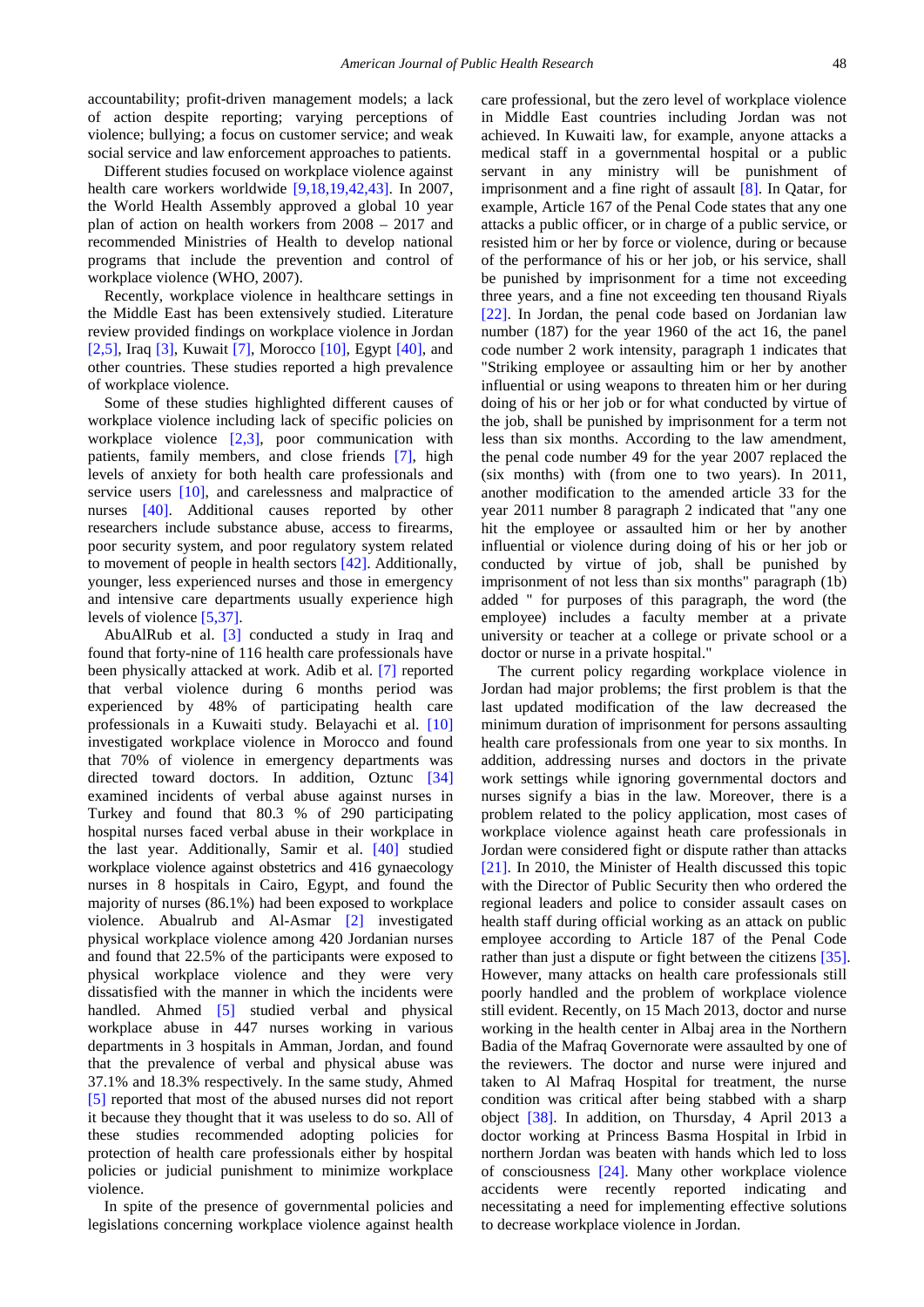All health care workers are at risk for violence, it is the role of Ministry of health (MOH), Jordan Nurses and Midwives Council (JNMC), and Jordan Nursing Council (JNC) and health care workers to raise the issue to modify the current law and its application to ensure protecting all health care professionals from workplace violence.

Adopting effective workplace violence policy will positively affect outcomes for clients, health care professionals, and healthcare systems. When work place violence is controlled, there will be better delivery of effective client care, improvement of patient safety and positive patients' outcomes [\[23\].](#page-7-20) Nurses and health care professionals will benefit from such policy because violence can result in physical injury, psychological disturbances, and absenteeism from work [\[29\].](#page-7-21) Moreover, the health care system in general can benefit from implementing such policy. Application of this policy will decrease rate of absenteeism, improve employee morale, increase productivity, decrease staff turnover and sick leave, reduce additional recruitment costs, payouts and legal fees [\[26\].](#page-7-22)

## **1.2. Background**

#### **1.2.1. Sociocultural Context**

Cultural factors can indirectly legitimize violence toward nurses. For example, some cultures view women less valuable than men, so striking them or paying them less than their male counterparts is somehow acceptable [\[16\].](#page-7-23) In addition, some nurses in Jordan come from poor countries such as Philippines. Such foreign nurses are sometimes radicalized and experience some kind of discrimination from patients and their relatives.

According to Ahmed  $[5]$ , there is a negative societal image of nurses in Jordan; this resulted in blaming nurses and attacking them. In addition, there is a low public image of nursing and gender issues knowing that most of nurses are females [\[41\].](#page-7-24) Although the social view of nursing has improved and many men are admitted to university-based nursing programs in Jordan, nursing is still viewed as women's work and often involves unclean tasks [\[30\].](#page-7-25) This will support the negative societal image of nurses and increase the risk of violence toward them. Therefore, media can play a pivotal role in rectifying and improving nurses' image to the public.

## **1.2.2. Economical Context**

Violence at workplace in health care setting imposes severe economic burden on countries. Even though there is no specific estimate of cost for the workplace violence in Jordan, there are international reports about its detrimental effects on economy. In Australia, for example, it is estimated that the cost of violence at workplace is about \$ 5582 per victim and \$ 837 million annually which negatively affect the economy. In addition, 600 non-fatal workplace violence acts in United States of America cost \$ 3694 compensation for each of them. The reports of the International Labor Organization (ILO) estimated cost of violence as ranging from \$ 4.9 billion to \$43.4 billion in USA only [\[31\].](#page-7-26) These reports indicate the high cost of workplace violence. This will be detrimental for poor countries as Jordan.

## **1.2.3. Moral and Ethical Context**

Workplace violence can cause physical and psychological or emotional harm for the employees which in return will have a negative impact on work related outcomes, resulting in poor work attitudes, decreased affective commitment, increased turnover intentions and job neglect and decreased job performance and productivity [\[25,32\].](#page-7-27) Many researchers reported that workplace violence impact nurses' job satisfaction, commitment to the organization, and decisions to quit the job [\[39\].](#page-7-28)

Violence against health care professionals can compromise health care provided for the patients. It can undermine the nurse-patient relationship by causing behavioral responses such as a decreased willingness to spend time with patients and answer their calls, avoidance of patients, and adopting a passive role in treatment, or even causing harm towards patients [\[20,44\].](#page-7-29) This was supported by a study conducted in Jordan that found violence against nurses affect their quality of work and make them leave the profession [\[5\].](#page-7-4)

#### **1.2.4. Health Context**

Workplace stress and abuse have serious consequences on physical, mental, and social health [\[18\].](#page-7-30) Sustained exposure to abusive behaviors has serious physical and psychological consequences (MacIntosh, 2005). Most nurses reported that workplace violence has a negative effect of on them [\[40\].](#page-7-11) While physical injury is one potential result of violence, the psychological impact of violence on health can be more harmful [\[18\].](#page-7-30) Though the psychological impact of violence may be less obvious, some recent reports found that consequences of this violence include: anger, post traumatic stress disorder, fear, guilt, shame and self-blame [\[18\].](#page-7-30)

#### **1.2.5. Legal and Political Context**

The source of policy can be legislative, administrative, and constitutional. Health care professionals need to understand these sources to create a safe workplace that corresponds with their situation. Violence at workplace should be controlled by the criminal law [\[18\].](#page-7-30) Lack of effective governmental legislative policies will increase workplace violence. In addition, poor policies developed by hospital administrators can contribute to increase the incidents of workplace violence. Moreover, some administrators can put their employees at risk as a result of inadequate staffing and poor work environment [\[2,5\].](#page-7-7)

## **1.3. Issue Statement**

All health care professionals in Jordan have the right to practice in a safe environment where there is a zero tolerance policy for workplace violence.

# **2. Policy Goals and Objectives**

- 1. Establish and implement specific strategies and policies to prevent workplace violence against health care professionals in all areas of practice in Jordan.
- 2. Improve the social view of nursing and provide mechanism to disseminate "Zero Tolerance to Violence" policy to the public utilizing the media.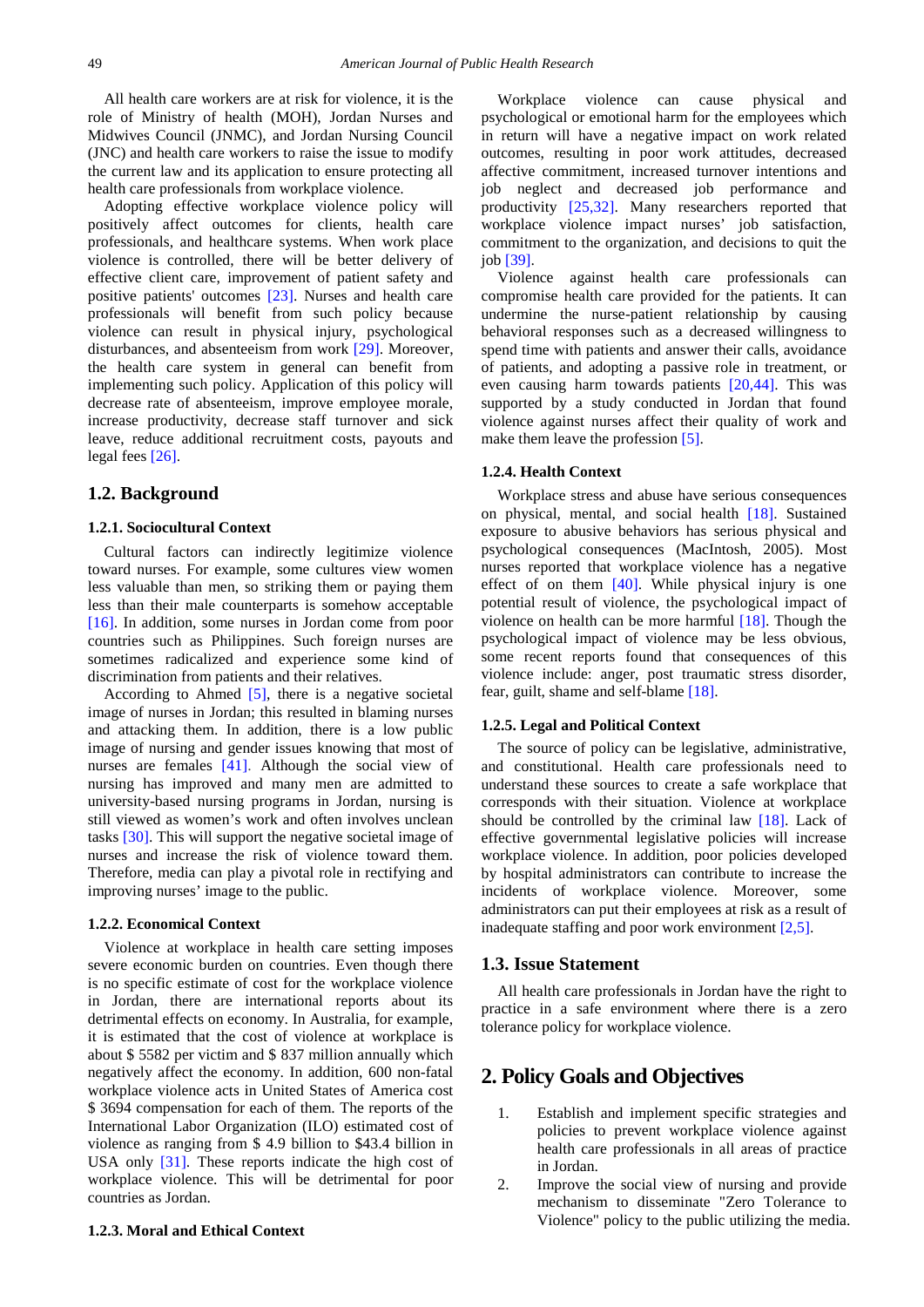- 3. Provide financial support to all health-care sectors to ensure making safe working environments and high quality client care.
- 4. Construct a mechanism to report all incidents of violence to the legal authorities.
- 5. Develop education and training programs for all staff regarding violence prevention and management.
- 6. Provide immediate responses for actual or potential violence incidents.

# **3. Policy Options and Alternatives**

To identify our alternatives, brainstorming and obtaining solutions by interviewing experts, researchers, policy makers from the Jordan parliament, and key persons from nursing organizations were executed. However, considering the status quo or no-action alternative was also taken into consideration.

## **3.1. Analysis of Stakeholders' Viewpoints**

Workplace violence policy can affect different stakeholders, some stakeholders are more affected by the policy than others, especially, those who are working within the health care system, those stakeholders are called the primary stakeholders, and other stakeholders are called secondary stakeholders (Rabinowitz, 2006).

#### **3.1.1. Primary Stakeholders**

Primary stakeholders are MOH, JNC, JNMC, representatives from the Jordan parliament, health care workers including nurses and physicians, and other employees in the health-care setting, clients, nursing professionals, regulatory and labor organizations, nurse educators and researchers, health service delivery and accreditation organizations, and funders. Also, hospital managers in different levels such as the chief executives, all managers who are working in hospitals and health care settings, in addition to all employees in the hospital, who are responsible for adhering to workplace violence policy are considered primary stakeholders.

#### **3.1.2. Secondary Stakeholders**

Other persons who can be affected by this policy are families of employees, clients, visitors, the public, police and security persons. Finally, the government and citizens living in community will benefit from having and reinforcing this policy by increasing productivity of the work in health care settings, and decreasing the cost resulted from workplace violence.

These stakeholders are expected to be affected by the policy in different ways. Each of the stakeholders has several important roles in promoting and maintaining violence-free workplaces, MOH and JNMC should raise the issue to the general community and adopt policies regarding workplace violence. The representatives from the Jordan parliament will ensure moving the issue to the policy agenda by the parliament. Employers in all health care settings should adhere to and apply all legal and legislative requirements to apply the policy and enforce strategies for policy application. This will require providing mandatory education and training programs to

implement the policy. Nurses and other employees in the health-care settings should participate in policy implementation and report violence incidents. In addition, they should respect the patients and their families to decrease these incidents.

The policy will directly affect patients and their relatives; they will respect health care providers to protect themselves, their patients, and health care professionals. Regulatory and labor organizations need to support zero tolerance for violence in the workplace by promoting involvement of health and safety committees to observe policy application. Nurse educators and researchers should educate students about the policy and conduct researches to identify causes of the problem and suggest appropriate solutions [\[4,6\].](#page-7-31) Health accreditation organizations have major roles in evaluating policy implementation in all health care settings. Finally, funders should support organizations that have strategies to control violence at workplace.

Opponents may be those who have negative image toward health care professionals, especially nurses, or those who committed violence toward health care professionals, in addition to some political persons who may resist the current policy modification.

#### **3.1.3. Interviews with Stakeholders**

Interviews with representatives from MOH, JMNC, Jordan parliament, senior management, heads of departments such as the medical, pediatric, surgical, and head of quality departments and staff members from different governmental and private hospitals were carried out as planned. In addition, a number of external stakeholders were interviewed, such as, nurse educators, researchers, and hospital managers in different levels. These interviews aimed at obtaining data regarding their perception toward workplace violence in the health sector, finding out the potential causes of the problem in Jordan, describing the organizational consequences of workplace violence in the health sector, discussing the effectiveness of the current policy regarding workplace violence, and identifying the obstacles for implementing and adopting of workplace violence policy, and finally, providing suggestions to modify the current workplace violence policy to achieve its intended goals.

Analysis of stakeholders' viewpoints and perceptions revealed that the current governmental policy about workplace violence is not implemented in Jordan. In addition, many hospitals do not have their own workplace violence policy. Therefore, the enforcement of existing policies -not resort to tribal customs- would stop violence in the workplace, "If the government does not put any effort into it, it won't work," some participants said. However, the participants stressed the fact that only some hospitals of the private health sector have implemented adequate policies in response to violence at workplace.

Lack of policies and assertive legislations on workplace violence has placed health care providers at frequent risk of workplace violence. Moreover, they determined the negative impacts of workplace violence on nurses and health care system such as absenteeism, turnover, medical costs, and reduced productivity that contribute to adding costs and thus decrease profits. Head of quality department in one hospital stated that intimidation and disruptive behaviors can foster medical errors, contribute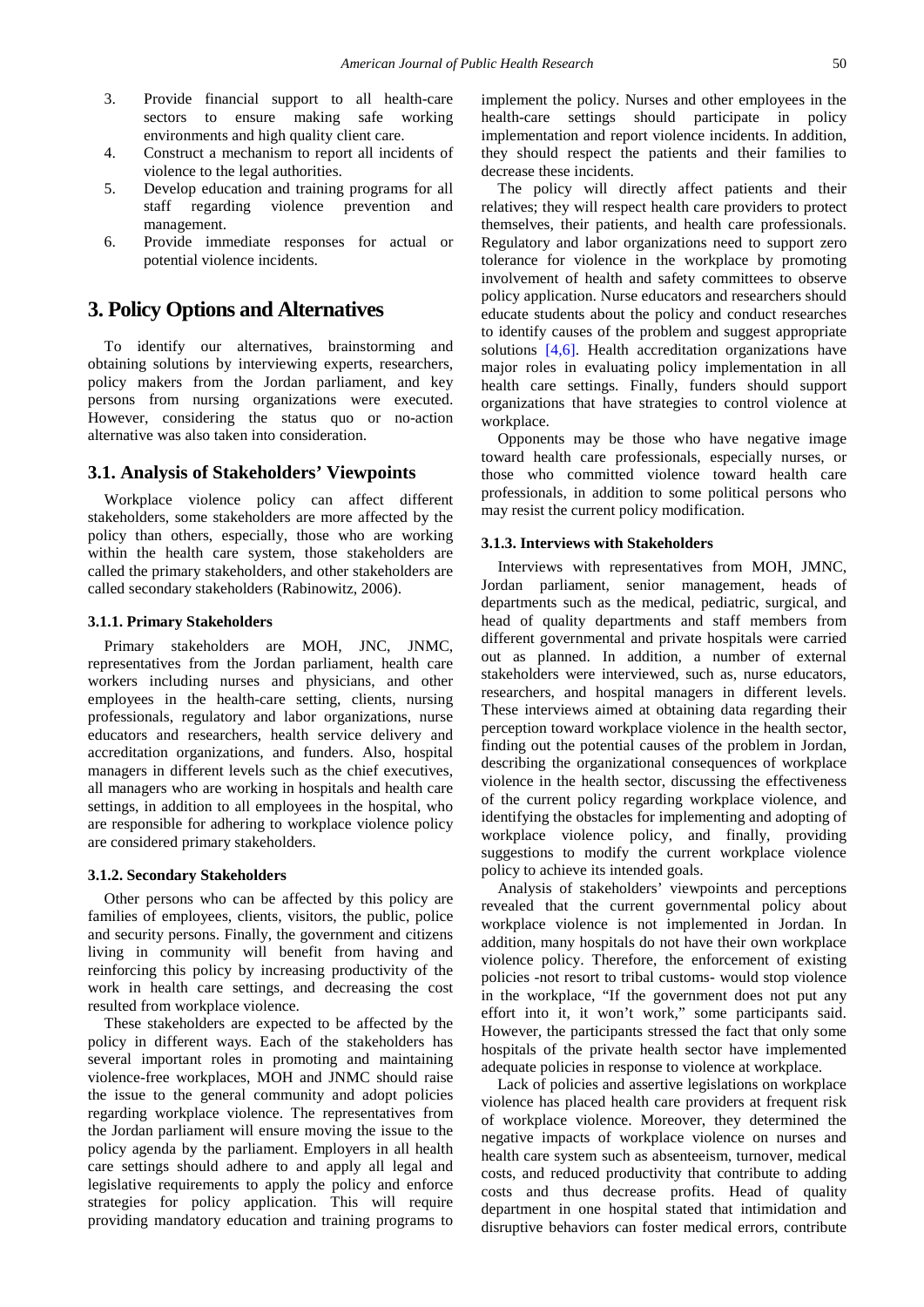to poor patient satisfaction, increase the cost of care, and cause qualified clinicians, administrators, and managers to seek new positions in more safe environments. He reported that safety and quality of patient care is dependent on safe environments. He suggested strengthening the current systems to detect unprofessional behaviors including violence, responses to patient's and family's needs, and provide training for employees to deal with violence acts. In addition, he recommended establishing a standard, assertive communication styles, conflict resolution, and maintaining a system of accountability to prevent work-related violence.

Many stakeholders emphasized the importance of raising awareness towards workplace violence by the media, training health care professionals, and implementing effective policies to create safe work environments. Without the provision of support, education, and training programs that address prevention and intervention techniques, policies alone cannot effectively reduce the incidence of workplace violence. Clearly, there is an increased professional and organizational attention on workplace violence.

Meeting with Captain Nurses revealed that the employers must protect employees from being hurt or threatened at workplace, and to develop policies to protect workers from violence that may occur to them.

Through the interview with a parliamentarian, we discussed the issue with him. He encouraged us to go through the formal decision making process followed at the parliament. He adopted the issue and mentioned that he can get signatures of at least ten parliamentarians to meet the criterion of the parliament law "Suggesting law or modifying law according to interest under the condition to be signed by at least ten parliamentarians" to introduce the issue through the legislative process in several stages, starting to attach the bill, and its reasons from the Prime Minister to the President of the House of Representatives offered by the Council. Then, the proposal will be referred to the competent committee to be studied. After that, the printed committee's report is sent with the provisions of the bill, its amendments, and the reasons. The following steps include discussion of the articles and amendments. After the completion of the discussion, opinion of the council on the entire project will be taken, and if approved, it will be sent to the Senate to complete its constitutional procedures. After it returns from the Senate and approved, it will be submitted to his Majesty the King for ratification and approval, and then, it will be published in the Official newspaper. The law becomes valid after thirty days of its publication in the official newspaper.

## **3.2. Suggested Policy Options and Alternatives**

The first suggested option is do nothing or staying on the status quo option, this option will not make any modification on the current policy. This means that health care professionals will stay at very high risk for violence. The second option is doing an incremental change on the current policy to make it more effective in controlling violence at workplace. The third option is making a major change, or changing the policy from its roots. This includes ignoring the current policy and developing a new one that protects health care professionals from workplace violence.

# **3.3. Evaluation of Policy Options and Alternatives**

## **3.3.1. Establishing Evaluation Criteria**

Comparison of policy alternatives will be based on five criteria including effectiveness, political feasibility, fairness, cost, and social acceptability. The selection of criteria was based on their relevance to workplace violence policy. The most important criterion is the effectiveness of policy by achieving the desired goals, especially, protecting health care professionals from workplace violence. Other important criteria include political feasibility, and cost of implementing solutions. In addition, fairness in distribution of benefits is also important. Finally, social acceptability refers to the fact that the proposed solution becomes popular and acceptable among general citizens.

#### **3.3.2. Analysis and Comparison of Policy Alternatives**

**Option 1.** The first option is staying on the status quo or no-action alternative. This option includes leaving the current policy free from any modifications**.** This will threaten the life of health care professionals. In addition, this will not achieve goals of the policy. This policy is politically feasible and applicable, with the same cost as arranged. However, it is not fair because it put the life of health care professionals at risk. In addition, it is not socially acceptable because it makes harm to health care professionals, patients, and general citizens. Therefore, it may need to be rejected and discarded, but we need it as a baseline to be compared with the other options.

**Option 2.** The second option is doing an incremental change on the current policy to make it more effective in controlling violence at workplace. This aims at making more measures to protect health care professionals from workplace violence. This will achieve the policy goals. This option can be politically feasible but it is more difficult to achieve than the first one. It is applicable because it will include minor changes in the current policy. Application of this policy will indirectly decrease the cost of compensation for people affected by workplace violence and decrease the cost of absenteeism which outweighs the cost of policy application. In addition, this option is fair because it punishes persons who commit aggression toward health care professionals. Moreover, this option is socially acceptable because it protect health care professionals who provide care for the general citizens.

**Option 3.** The third option is making a major change, or changing the policy from its root. This includes ignoring the current policy and developing a new one. This option can achieve policy goals and is socially acceptable. Application of this policy will indirectly decrease the cost of compensation for health care professionals affected by workplace violence and decrease the cost of absenteeism which outweighs the cost of policy application. However it is difficult to be achieved because it includes major changes, this will make it politically infeasible.

After generating three policies, it is necessary to narrow the options to choose the policy that is most consistent with the evaluation criteria. [Table 1](#page-5-0) describes and compares the policies using scorecard based on strengths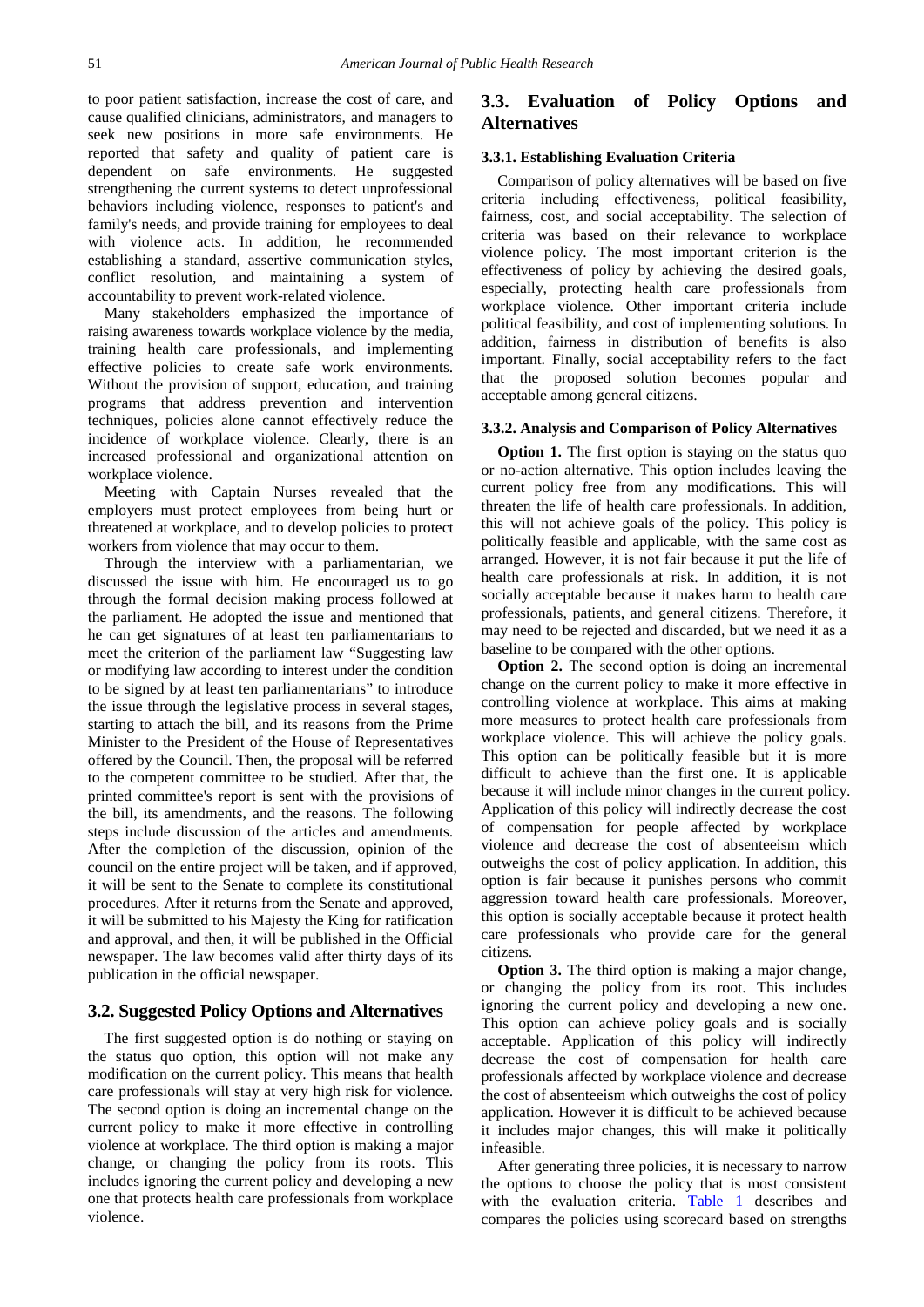and weaknesses of each alternative according to the evaluation criteria. Option three is fair, effective, not costly, but it could be less feasible and socially acceptable than option two. This gives option two higher total score than option three. In addition, option two is more effective, fair, and socially acceptable than option one. Therefore, option two has the highest score on the scorecard.

| <b>Table 1. Policy Analysis Scorecard</b> |  |  |
|-------------------------------------------|--|--|
|-------------------------------------------|--|--|

<span id="page-5-0"></span>

| Alternatives          |           |           |           |  |
|-----------------------|-----------|-----------|-----------|--|
|                       | Option 1: | Option 2: | Option 3: |  |
| Criteria              |           |           |           |  |
| Effectiveness         |           | $+ +$     | $+ +$     |  |
| political Feasibility | $++$      |           |           |  |
| Cost                  |           | $++$      | $++$      |  |
| Fairness              |           |           |           |  |
| Social acceptability  |           | $++$      |           |  |
| Total                 |           |           |           |  |

## **4. Recommended Solution**

Option two is considered the recommended solution for the problem identified in the policy. The current policy needs to be modified based on incremental approach. As we mentioned earlier, the current policy regarding workplace violence in Jordan had major problems, the first problem is that the last updated modification of the law decreased the minimum duration of imprisonment for persons attacking health care professionals from one year to six months. The second problem is including private nurses and doctors and ignoring governmental doctors and nurses which represent a bias in the law. The third problem is related to policy application, most cases of workplace violence against heath care professionals in Jordan were considered fight or dispute rather than attacks. The modified policy should increase the minimum duration of imprisonment for persons who attack health care professionals from six months to one year, include both private and governmental nurses under the penal code based on Jordanian law number (187), and consider any type of abuse against nurses whether physical, verbal, or psychological, as a crime rather than dispute. In addition, conducting violence toward health care professionals by any person should be is considered as an abuse directed toward the entire organization in which health care professional is working. Finally, it is critical to state that "All health care professionals in Jordan have the right to practice in an environment where workplace violence is not tolerated". To modify the current policy, it is important to make a clear strategy for policy modification, as described in the following section.

# **5. Implementation**

# **5.1. Introduction about Policy Advocacy Strategy**

Health care professionals should be involved in changing the current health care system [\[37\].](#page-7-32) The experience and knowledge of health care professionals make them more able to change the policies that govern the health care system. While advocating the policy, we

should be aware that there are some obstacles related to the existing legislation or society disagreement. Therefore, it is important to understand these obstacles and factors influencing decision-makers and use them positively to achieve our goals [\[46\].](#page-8-1) Workplace violence policy is very complex and requires health care professionals to have knowledge and make efforts to form organized groups with the help of health care professional organizations, and make long term efforts to achieve the intended goals. Health care professionals should be supportive for each other, vote in elections, and join official organizations to have a source of power to change the existing policies in beneficial ways for health care professional[s \[1\].](#page-7-33)

Involvement of all health care professionals together could become a very strong power of change. Moreover, linking with people who have legitimate power is a very important way to change the current policy. The media also can be utilized to support health care professionals' view point. As voters, nurses and health care professionals can reward their own elected officials by voting them back into office and working for their reelection [\[1\].](#page-7-33) This can be an important source of coercion power via a representative in the government. Understanding and using the various sources of power available to health care professionals is critical to ultimate success in the legislative arena. Health care professionals also can get use from accreditation programs of healthcare organizations [\[1\].](#page-7-33)

It is important to understand the scope of the problem and its dimensions, and the phase in which we are working. For example, are we in the formulation phase, the implementation phase, or the evaluation phase? [\[1\].](#page-7-33) Health care professionals should know their roles during each of these phases and involve in policy making.

## **5.2. Legislative Strategy**

We designed a comprehensive strategy in which we will mobilize all of the available resources with the help of the major policy players and stakeholders, our framework for policy implementation utilized a legislative strategy. [Table 2](#page-6-0) summarize this framework and describe our resources including the major stakeholders and their characteristics and capabilities that make policy implementation feasible. For each resource, a strategy of action including the major applied activities to design our work in plausible way is documented with a major goal related to adopting a workplace violence policy.

There are many factors that need to be considered during our implementation of the legislative strategy to adopt workplace violence:

#### **5.2.1. Politics**

By politics, we will influence decision makers to achieve what we want. We need to attract the audience and get them engaged to adopt workplace violence policy issue. Audience consists of two groups: government policy makers and the community [\[46\].](#page-8-1) Once the audience is siding with us, the political process will be supported. We can use some brochures and work with media to gain the public support for our issue.

#### **5.2.2. Areas of Advocacy**

We need to be aware of the areas of advocacy which include workplace, government, professional organizations,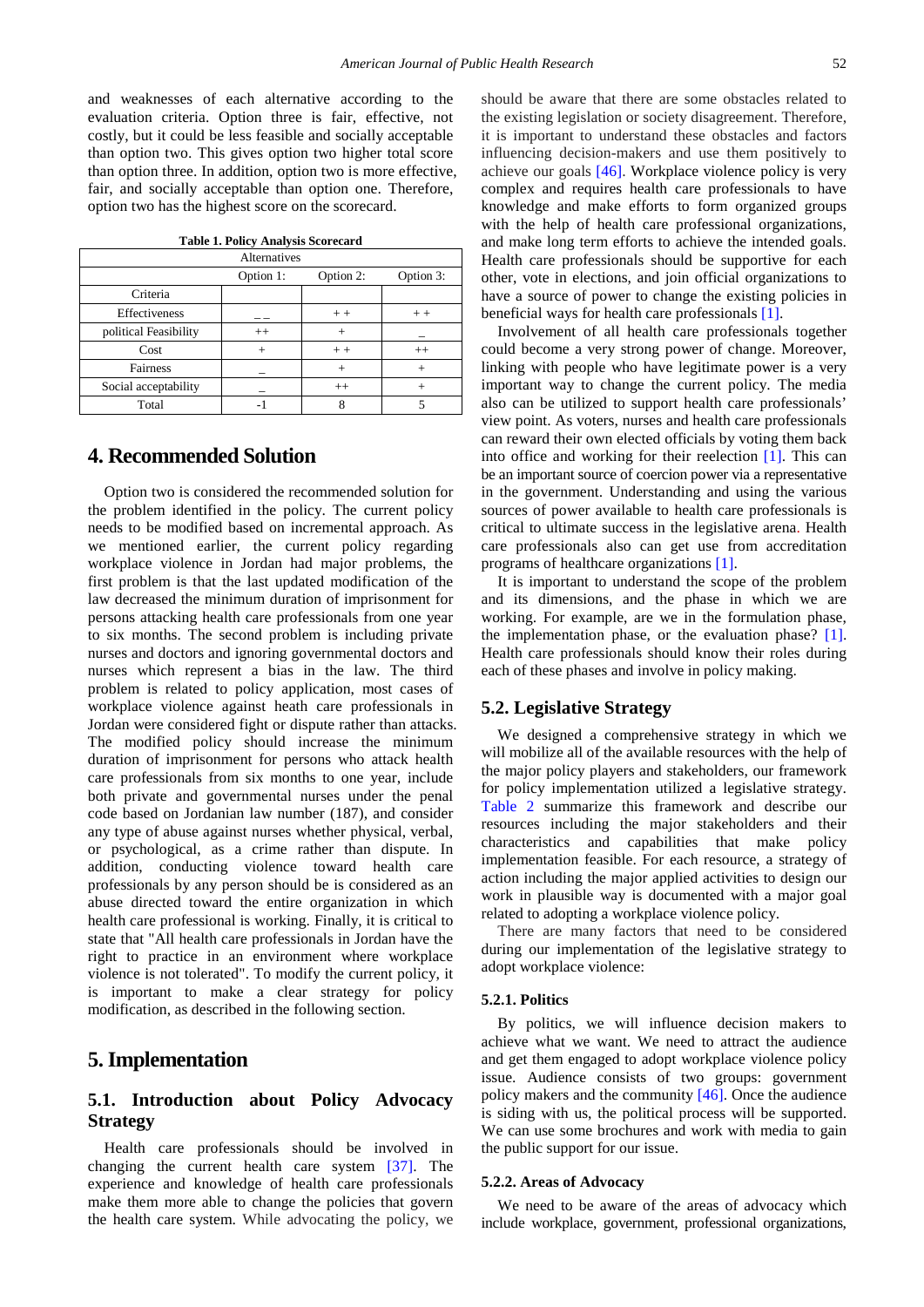| <b>Table 2. Policy Implementation to Reduce Workplace Violence</b> |  |
|--------------------------------------------------------------------|--|
|--------------------------------------------------------------------|--|

<span id="page-6-0"></span>

| Policy feasibility (implementation)                                                                                                                                   | Policy plausibility (Design)                                                                                           |
|-----------------------------------------------------------------------------------------------------------------------------------------------------------------------|------------------------------------------------------------------------------------------------------------------------|
| <b>Our Recourses</b>                                                                                                                                                  | Strategy and activities                                                                                                |
| Nursing staff who has passion, knowledge of consequences of current situation but<br>do not have the political skills and 'know how'                                  | professional<br>Preferably get them to work through the<br>association.                                                |
| Health care providers (e.g. doctors) who have an interest and they are ready to put<br>resources and support.                                                         | Need to work together on the issue.                                                                                    |
| Data including Information about the issue.                                                                                                                           | Need to provide evidence research studies to all stakeholders<br>related to the issue.                                 |
| Management/ other systems that have an interest, and they are ready to put<br>resources and support.                                                                  | Need evidence about applicability drawn from known research<br>and evaluation studies, expert and stakeholder opinion. |
| Local member of parliament who has taken an interest; has other priorities but if<br>given the right information can be a political in house supporter.               | Need to provide the parliament with relevant evidence based<br>consequences of current action.                         |
| Local media which indicated that they will publish an article if given the details.                                                                                   | Provide material for article at appropriate time.                                                                      |
| Professional associations (JNMC, JNC) who have an interest and have indicated<br>that they want to work with nursing staff, media, and parliament to solve the issue. | Develop plan of action with the association to get more<br>orientation about the issue.                                |

#### **5.2.3. Analysis of Political System**

Political system should be analyzed; we need to understand where, who and how to lobby to achieve objectives in policy development. Political system include five major elements that characterize Jordan including consensus and agreement regarding the policy content and application, the legal structures for public and private activities and interactions and basic human rights, competition through elections, in the media, and in the market place of ideas, inclusion of people who differ in their religion, ethnicity, gender, geography, or income status, and adequate governance [\[46\].](#page-8-1)

## **5.2.4. The Political Arena**

Analysis of the political arena focuses on its structure and presence of subgroups or committees who communicate formally and report to the parliament [\[46\].](#page-8-1)

## **5.2.5. Rule Makers and Timeframe**

We need to identify the key players in the political process and their positions toward the issue to utilize the capabilities of supporters. In addition, it is useful to create a timetable of the planned events [\[46\].](#page-8-1) We will pass our issue through a parliament member and discuss our large number of nurses who always participate in election and if we get his support we will vote to him in the next parliament elections.

#### **5.2.6. Decision Making Process**

Understanding the decision-making processes assist to access them in an effective and efficient way. We need to take in considerations many economic, political, social and environmental factors that have impact on decisionmaking process. We are in a position to decide how and where to influence policy through the policy making process [\[46\].](#page-8-1) As described in the interviews with stake holders, we contacted a parliament member and were assured that the issue will be adopted by utilizing the formal decision making steps in Jordan.

#### **5.2.7. The Role of Media**

Media has an essential role to achieve our goal to raise the issue and get support from many parties, including the community, and stakeholders. The role of media includes making a public media campaign to increase community awareness about the workplace violence against health care providers, through using the social media such as Facebook, twitter, and other sources to increase the awareness about the issue within the community and particularly, health care providers. We also need to participate in local conferences and introduce the issue through scientific papers. In addition, we can work with the professional associations and make interviews with them in the local media to discuss the issue. Moreover, we can make interviews with real cases of workplace violence against health care providers. Finally, the parliament member who supports our proposed policy might raise the issue during his meetings in the parliament, and during his formal and informal meeting with lobbying stakeholders.

#### **5.2.8. Other Recommendations**

Prevention is more important than interventions, as we identified the causes of the problem; we need to suggest appropriate solutions for them. Health care professionals should respect their patients and satisfy their healthcare needs using the available resources, it is the responsibility of managers to provide adequate staffing, safety team and security personnel should be available in critical areas such as emergency departments. Each hospital should have a specific policy regarding workplace violence. Violence assessment and early interventions should be conducted. Health care professionals should be trained to deal with violent behaviors [\[33\].](#page-7-34) Annual reviews should be conducted to determine the positive and negative aspects of the current policy.

# **6. Evaluation**

Policy evaluation is mainly focused on achievement of policy goals, incidents of violence should be reported to evaluate the difference between these incidents before and after policy development and application. In addition, the policy may need additional modifications based on the ongoing policy evaluation. The evaluation process will stop when achieving all of policy goals.

## **Acknowledgment**

This research is funded by the Deanship of Research in Zarqa University /Jordan.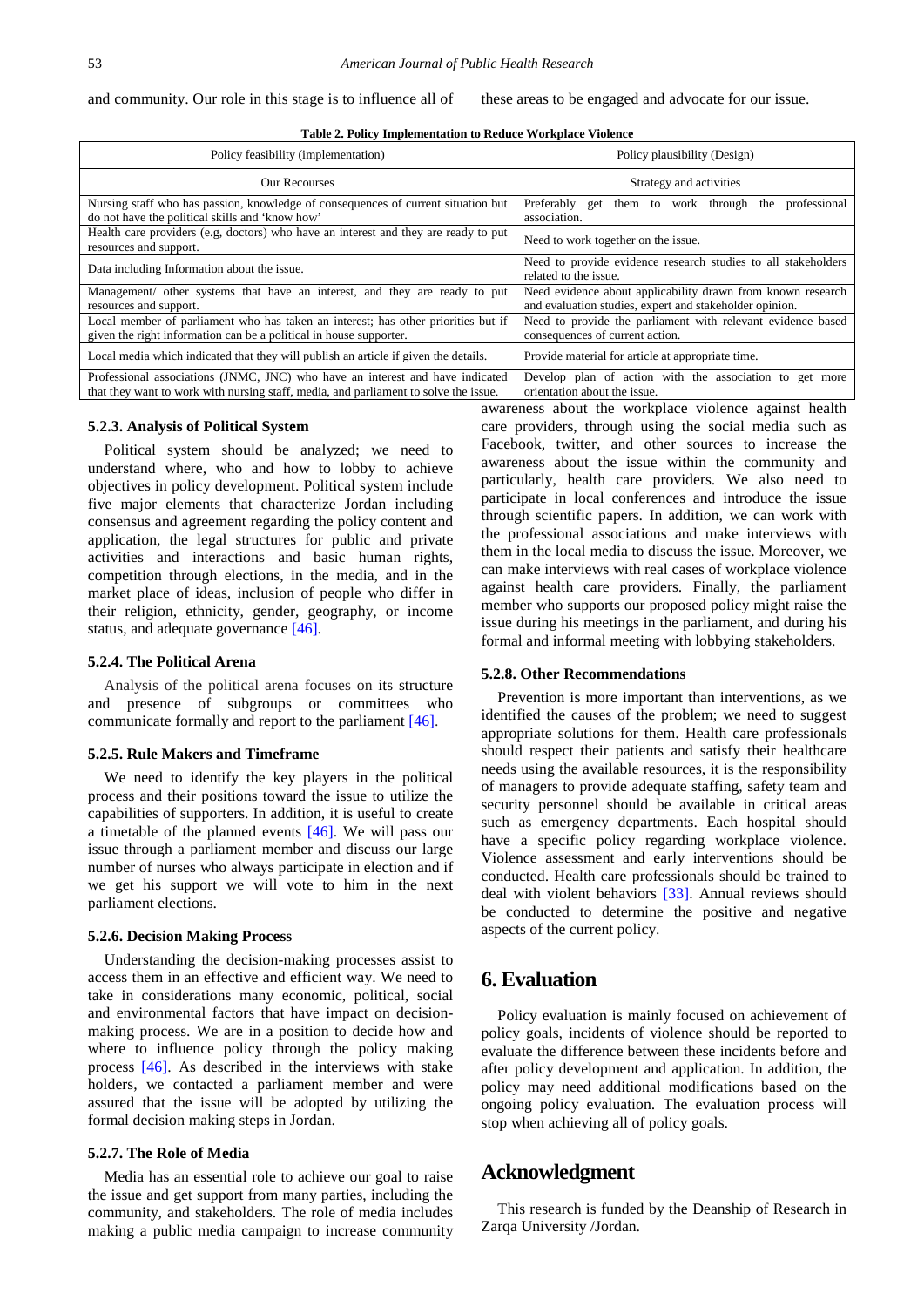# **References**

<span id="page-7-33"></span>[1] Abood, S*.* (2007)*.* Influencing health care in the legislative arena. *Journal of Issues in Nursing, 12*(1). Retrieved 12 March, 2012, from

http://www.medscape.com/viewarticle/553404.

- <span id="page-7-7"></span>[2] Abualrub, R.F., & Al-Asmar, A.H. (2011). Physical violence in the workplace among Jordanian hospital nurses. *Journal of Transcultural Nursing, 22*(2),157-65.
- <span id="page-7-8"></span>[3] AbuAlRub, F., Khalifa, F., & Habbib, B. (2007). Workplace violence among Iraqi hospital nurses. *Journal of Nursing Scholarship, 39*, 281-8.
- <span id="page-7-31"></span>[4] Ahmad, M., Saleh, A., Rayan, A., Bdair, I., Batarseh, K., Abuadas, F., Elayyan, R., Najjar, Y., Al-Hawamdih, S., Ratrout, H., Abu-Abboud, N. (2014).Web-based research using Delphi methodology to explore the discrepancy in qualitative research.International Journal of Nursing and Health Sciences, 1(6), 60-68.
- <span id="page-7-4"></span>[5] Ahmed, A. (2012). Verbal and physical abuse against Jordanian nurses in the work environment. *East* Mediterranean *Health Journal.18* (4), 318-24.
- [6] Ahmed, M., Touama, H., Rayan, A. (2015). Students' Perspectives about Nursing Education. *American Journal of Educational Research, 3*(1), 4-7.
- <span id="page-7-9"></span>[7] Adib, S.M., Al-Shatti, A.K., Kamal, S., El-Gerges, N., & Al-Raqem, M. (2002). Violence against nurses in healthcare facilities in Kuwait. *International Journal of Nursing Studies, 39*, 469–78.
- <span id="page-7-14"></span>[8] Akhbaralalam. (2013). Assault on doctors ... Alone «pill discounting» perfume Khater. Retrieved from http://akhbaralalam.com/Post/%D8%A7%D9%84%D8%A7%D8 %B9%D8%AA%D8%AF%D8%A7%D8%A1- %D8%B9%D9%84%D9%89.
- <span id="page-7-6"></span>[9] Anderson, L., FitzGerald, M., & Luck, L. (2010). An integrative literature review of interventions to reduce violence against emergency department nurses. Journal of clinical nursing, *19* (18), 2520-30.
- <span id="page-7-10"></span>[10] Belayachi, J., Berrechid, K., Amlaiky, F., & Zekraoui, A, R. (2010). Violence toward physicians in emergency departments of Morocco: prevalence, predictive factors, and psychological impact. *Journal of Occupational* medicine *and* toxicology*, 5*, 27.
- <span id="page-7-5"></span>[11] Blando, J., Ridenour, M., Hartley, D., & Casteel, C. (2015). Barriers to effective implementation of programs for the prevention of workplace violence in hospitals. *Online journal of issues in nursing, 20*(1).
- [12] Canbaz, S., Dundar, C., Dabak, S., Sunter, T., Peksen, Y., & Cetinoglu, C. (2008). Violence towards workers in hospital emergency services and in emergency medical care units in Samsun: an epidemiological study. *Ulus Travma Acil Cerrahi Derg; 14*, 239-44.
- <span id="page-7-3"></span>[13] Chen, S., Lin, S., Ruan, Q., Li, H., & Wu, S. (2015). Workplace violence and its impact on burnout and turnover attempt among Chinese medical staffs. *Archives of environmental & occupational health*.
- [14] Eshah, N., & Rayan, A. H. (2015). The pyschological burden of a relative's CICU admission. *British Journal of Cardiac Nursing*, *10*(4), 194-200.
- [15] Eshah, N., F. &Rayan, A., H. (2015). Predicting the Negative Emotional Symptoms in Relatives of Patients Residing in Intensive Care Unit, Global Journal on Advances in Pure & Applied Sciences. [Online]. 07, pp21-28.
- <span id="page-7-23"></span>[16] Galtung, J. (1999). Cultural Violence. *Journal of Peace Research*, 27 (3), 291-305.
- [17] Gulalp B, Karcioglu O, Koseoglu Z, Sari A. (2009). Dangers faced by emergency staff: experience in urban centers in southern Turkey. *Ulus Travma Acil Cerrahi Derg; 15*, 239-42.
- <span id="page-7-30"></span>[18] Hahn, S., Zeller, A., Needham, I., Kok, G., Dassen, T. & Halfens, R. (2008). Patient and visitor violence in general hospitals: A systematic review of the literature. Aggression and Violent Behavior, 13 (6), 431-441.
- [19] Hegney, D., Eley, R., Plank, A., Buikstra, E., & Parker, V. (2006). Workplace violence in Queensland, Australia: The results of a comparative study. *International Journal of Nursing Practice, 12*, 220-231.
- <span id="page-7-29"></span>[20] Hesketh K., Duncan, S., Estabrooks, C., Reimer, M., Giovannetti, P., Hyndman, K., & Acorn, S*.* (2003). Workplace violence in

Alberta and British Columbia hospitals. *Health Policy 63*(3), 311- 321.

- <span id="page-7-16"></span>[21] Jo24.net (2013). Retrieved 13 March, 2013 from http://www.jo24.net/print.php?id=16561
- <span id="page-7-15"></span>[22] Justice-ksa. (2013). Retrieved 13 March, 2013, from http://www.justice-ksa.com/2322
- <span id="page-7-20"></span>[23] Kingma, M. (2001). Workplace violence in the health sector: A problem of epidemic proportion.*International Nursing Review, 48*(3)*,* 129-130.
- <span id="page-7-19"></span>[24] Khaberni. (2013). Retrieved 13 March, 2013, from khaberni.com
- <span id="page-7-27"></span>[25] Lin, W. Q., Wu, J., Yuan, L. X., Zhang, S. C., Jing, M. J., Zhang, H. S., ... & Wang, P. X. (2015). Workplace violence and job performance among community healthcare workers in China: the mediator role of quality of life. International journal of environmental research and public health, 12(11), 14872-14886.
- <span id="page-7-22"></span>[26] Longo, J. & Sherman, R. O. (2007). Leveling horizontal violence. *Nursing Management, 38*(3), 34-37, 50-51.
- <span id="page-7-2"></span>[27] Magnavita, N. (2011). Violence prevention in a small-scale psychiatric unit: program planning and evaluation. *International journal of occupational and environmental health*, *17*(4), 336-344.
- <span id="page-7-0"></span>[28] Mason, D., Leavitt, J., & Chaffee, M. (2007). Policy and politics in nursing and health care. Philadelphia, PA: Saunders.
- <span id="page-7-21"></span>[29] McKenna, B. G., Poole, S. J., Smith, N. A., Coverdale, J. H., & Gale, C. K. (2003). A survey of threats and violent behaviour by patients against registered nurses in their first year of practice. *International Journal of Mental Health Nursing, 12,* 56-63.
- <span id="page-7-25"></span>[30] Mrayyan M, Acorn S. (2004). Nursing practice in Jordan: Studentsuggested causes and solutions. *International Nursing Review*, *51*, 81-87
- <span id="page-7-26"></span>[31] Needham, I., Kingma, M., O'Brien-Pallas, L., McKenna, K., Tucker, R. & Oud, N. (2008). Workplace Violence in the Health Sector. Retrieved from http://www.who.int/occupational\_health/publications/newsletter/g ohnet13\_26nov07.pdf.
- <span id="page-7-1"></span>[32] O'Brien-Pallas, L., Wang, S., Hayes, L., & Laport, D. (2009). Creating Work Environments That Are Violence Free. *World Hosp Health Serv. 45*(2), 12-8.
- <span id="page-7-34"></span>[33] Occupational Safety and Health Administration. (2015). Guidelines for preventing workplace violence for health care social service workers. In*Guidelines for preventing workplace violence for health care social service workers*. OSHA.
- <span id="page-7-13"></span>[34] Oztunc G. (2006). Examination of incidents of workplace verbal abuse against nurses. *J Nurs Care Qual,* 21, 360-5.
- <span id="page-7-17"></span>[35] Rawafednews. (2010). After coordination between 'security' and 'health' .. Assault on medical staff Kalaatdae the public employee. Retrieved 13 March, 2013, from http://www.rawafednews.com/more-9386- 1 %D8%A8%D8%B9%D8%AF%20%D8%A7 %D9%84%D8%A A%D9%86%D8%B3 %D9%8A
- [36] Rayan, A., H., Alzayyat A. & Khalil, M., M. (2015). Euthanasia: Analysis for the Concept from Islamic Perception, Global Journal on Advances in Pure & Applied Sciences. [Online]. 07, pp 175- 182. Available from: http://www.world-education-center.org/index.php/paas.
- <span id="page-7-32"></span>[37] Rayan, A., & Dadoul, A. (2015). Decrease the length of hospital stay in depressed cancer patients: Nurses should be involved. *American Journal of Nursing Research 3*(1) 4-7
- <span id="page-7-18"></span>[38] Reefnews. (2013). Retrieved 13 March, 2013, from http://reefnews.info/more-78- 30 %C3%98%C2%A7%C3%99%E2%80%A6%C3%98%C2%B1 %C3%98%C2%A3%C3%98%C2.
- <span id="page-7-28"></span>[39] Rosenstein, A. (2002). Nurse – Physician Relationships: Impact on Nurse Satisfaction and Retention, *American Journal of Nursing, 102* (6), 26-34.
- <span id="page-7-11"></span>[40] Samir, N., Mohamed, R., Moustafa, E. (2012). Nurses' attitudes and reactions to workplace violence in obstetrics and gynaecology departments in Cairo hospitals. *East Mediterr Health J. 18*(3),198- 204.
- <span id="page-7-24"></span>[41] Shoqirat, N., & Cameron, S. (2012). Promoting Hospital Patients' Health in Jordan: Rhetoric and Reality of Nurses Roles. *International Journal of* Nursing*, 1*(1), 28-37.
- <span id="page-7-12"></span>[42] Taylor, J.L. & Rew, L. (2011) A systematic review of the literature: workplace violence in the emergency department. Journal of clinical nursing, *20* (7-8)*,* 1072-85.